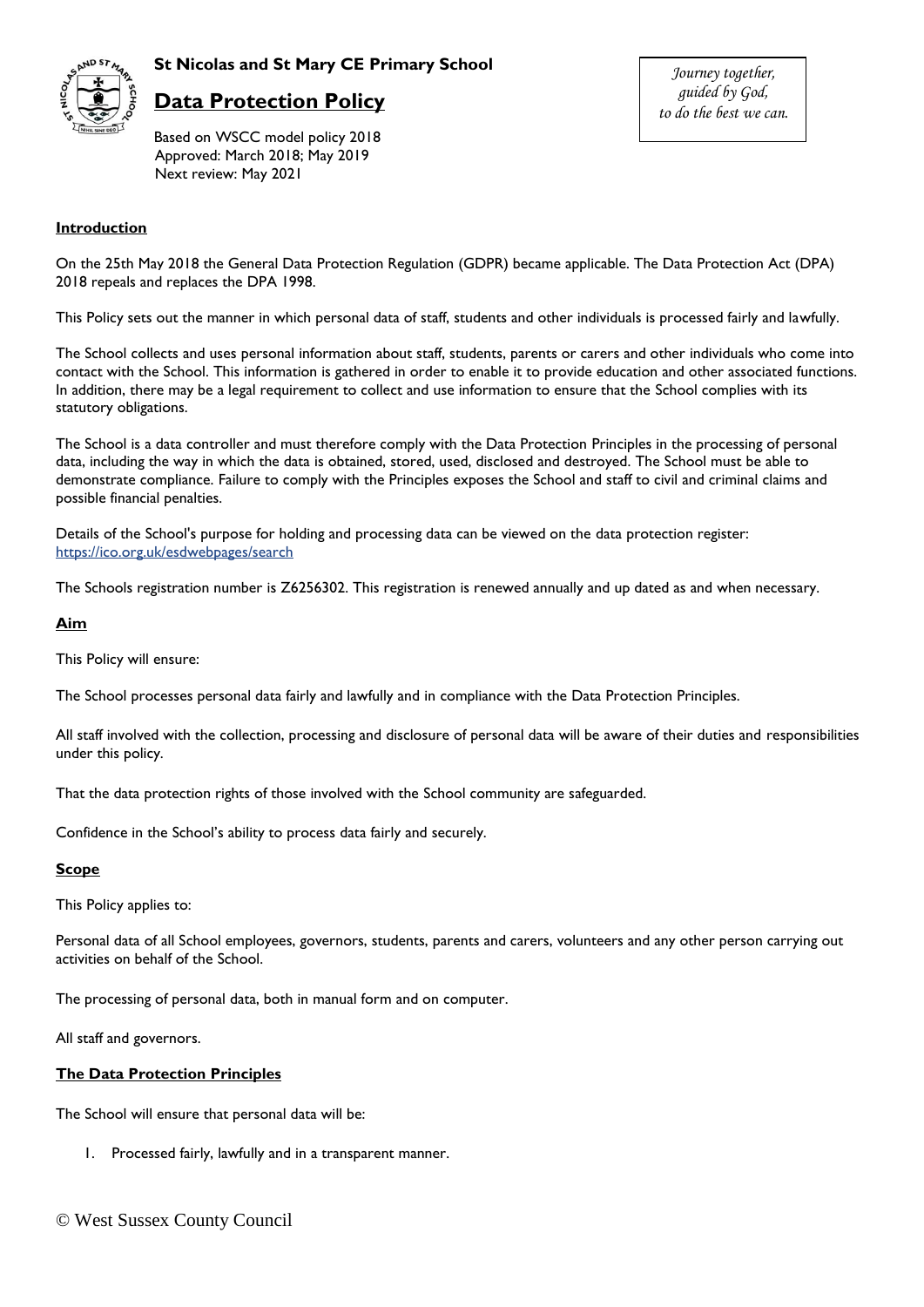- 2. Collected for specified, explicit and legitimate purposes and not further processed for other purposes incompatible with those purposes.
- 3. Adequate, relevant and limited to what is necessary in relation to the purposes for which data is processed.
- 4. Accurate and, where necessary, kept up to date.
- 5. Kept in a form that permits identification of data subjects for no longer than is necessary for the purposes for which the personal data is processed.
- 6. Processed in a way that ensures appropriate security of the personal data including protection against unauthorised or unlawful processing and against accidental loss, destruction or damage, using appropriate technical or organisational measures.

The School will be able to demonstrate compliance with these principles.

The School will have in place a process for dealing with the exercise of the following rights by Governors, staff, students, parents and members of the public in respect of their personal data:

- to be informed about what data is held, why it is being processed and who it is shared with;
- to access their data;
- to rectification of the record;
- to erasure;
- to restrict processing;
- to data portability;
- to object to processing;
- not to be subject to automated decision-making including profiling.

## **Roles and Responsibilities**

The Governing Body of the School and the Head Teacher are responsible for implementing good data protection practices and procedures within the School and for compliance with the Data Protection Principles.

It is the responsibility of all staff to ensure that their working practices comply with the Data Protection Principles. Disciplinary action may be taken against any employee who breaches any of the instructions or procedures forming part of this policy.

A designated member of staff, the Data Protection Officer, will have responsibility for all issues relating to the processing of personal data and will report directly to the Head Teacher.

The Data Protection Officer will comply with responsibilities under the GDPR and will deal with subject access requests, requests for rectification and erasure, data security breaches. Complaints about data processing will be dealt with in accordance with the Schools Complaints Policy.

## **Data Security and Data Security Breach Management**

All staff are responsible for ensuring that personal data which they process is kept securely and is not disclosed to any unauthorised third parties.

Access to personal data should only be given to those who need access for the purpose of their duties.

All staff will comply with the Schools Acceptable IT use Policy.

Staff who work from home must have particular regard to the need to ensure compliance with this Policy and the Acceptable IT use Policy.

Data will be destroyed securely in accordance with the 'Information and Records Management Society Retention Guidelines for Schools'.

New types of processing personal data including surveillance technology which are likely to result in a high risk to the rights and freedoms of the individual will not be implemented until a Privacy Impact Risk Assessment has been carried out.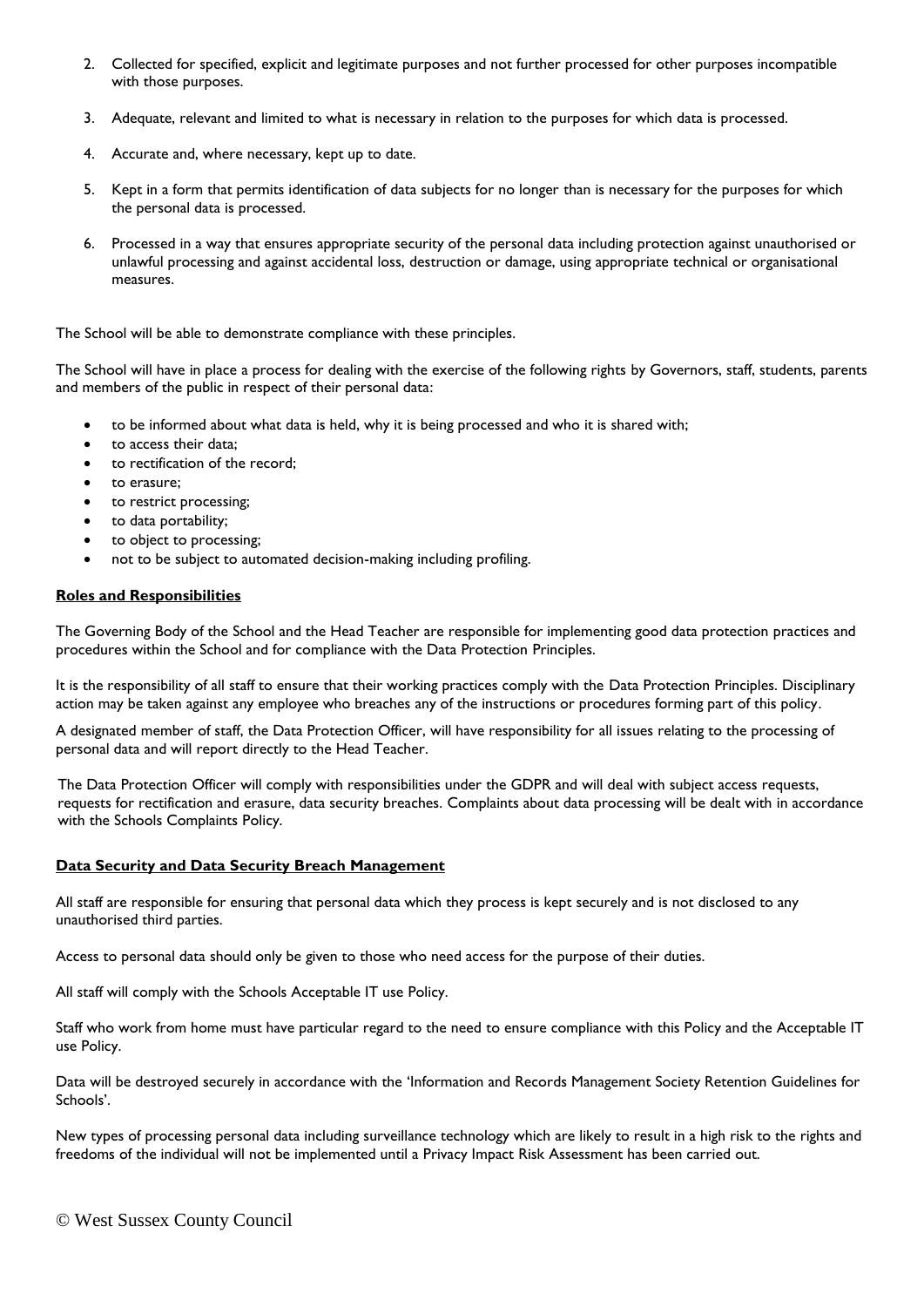The School will have in place a data breach security management process and serious breaches where there is a high risk to the rights of the individual will be reported to the Information Commissioner's Office (ICO) in compliance with the GDPR.

All staff will be aware of and follow the data breach security management process.

All staff will be aware of and comply with the list of Do's and Don'ts in relation to data security in Appendix A

### **Subject Access Requests**

Requests for access to personal data (Subject Access Requests (SARs)) will be processed by the Data Protection Officer. Records of all requests will be maintained.

The School will comply with the statutory time limits for effecting disclosure in response to a Subject Access Request of one calendar month from receipt of the request.

#### **Sharing data with third parties and data processing undertaken on behalf of the School.**

Personal data will only be shared with appropriate authorities and third parties where it is fair and lawful to do so. Any sharing will be undertaken by trained personnel using secure methods. Where a third party undertakes data processing on behalf of the School e.g. by providing cloud based systems or shredding services, the School will ensure that there is a written agreement requiring the data to be processed in accordance with the Data Protection Principles.

#### **Ensuring compliance**

All new staff will be trained on the data protection requirements as part of their induction.

Training and guidance will be available to all staff.

All staff will read the Acceptable IT use Policy.

The School advises pupils whose personal data is held, the purposes for which it is processed and who it will be shared with. This is referred to as a "Privacy Notice" and is available on the school website.

The School also provides a Privacy Notice to staff which is available on the School website.

The School will ensure Privacy Notices contains the following information:

- Contact Data Controller and Data Protection Officer
- Purpose of processing and legal basis. Retentions period. Who we share data with.
- Right to request rectification, erasure, to withdraw consent, to complain, or to know about any automated decision making and the right to data portability where applicable.

#### **Photographs, Additional Personal Data and Consents**

Where the School seeks consents for processing person data such as photographs at events it will ensure that appropriate written consents are obtained. Those consent forms will provide details of how the consent can be withdrawn.

Where the personal data involves a child under 16 years written consent will be required from the adult with parental responsibility.